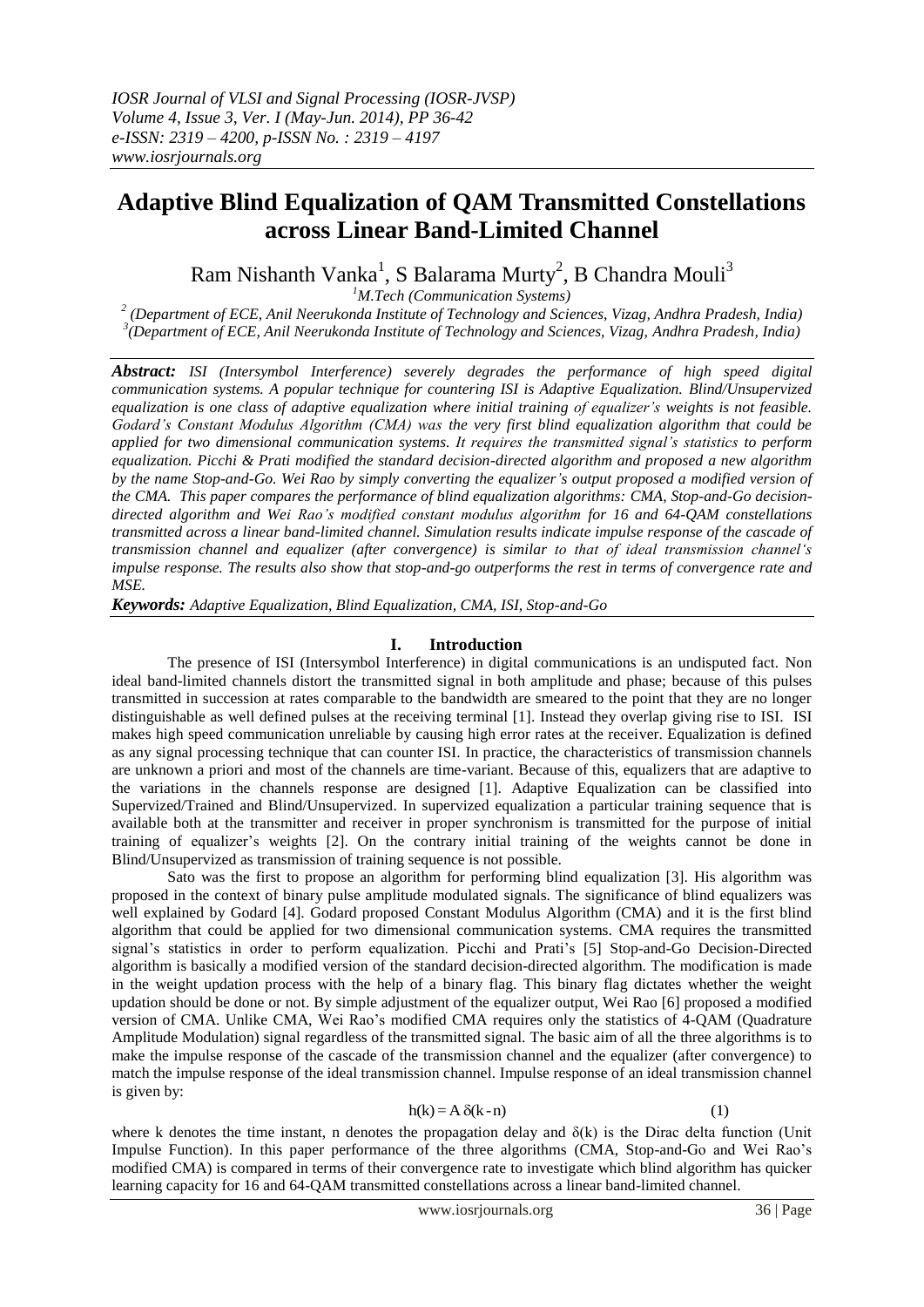This paper is organized as follows: Sections II, III and IV introduce the idea behind CMA, Stop-and-Go and Wei Rao's modified CMA. The simulation results are available in section V and section VI gives the conclusion.

## **II. Constant Modulus Algorithm (CMA)**

Godard proposed a nonconvex Mean Square Error (MSE) cost function given by: **II.** Constant Modulus Algorithm (CMA)<br>posed a nonconvex Mean Square Error (MSE) cost function given by:<br> $J_{CMA}(k) = E[{||y(k)|}^2 - R_2]^2]$  (2)

$$
J_{CMA}(k) = E[{||y(k)|^2 - R_2}^2]
$$
 (2)

where  $y(k)$  is the equalizer's instantaneous output and  $R_2$  is called constant modulus. The N-tap weighted equalizer's output is given by:

$$
y(k) = w(k)^{H} x(k)
$$
 (3)

H represents Hermitian operation (conjugate transpose),  $x(k) = [x(k), x(k-1),...,x(k-N+1)]^T$  is the equalizer's instantaneous input vector and w(k)=[ $w_0$ (k),  $w_1$ (k),...,  $w_{N-1}$ (k)]<sup>T</sup> is the equalizer's instantaneous weight vector where T represents transpose operation. The constant modulus is defined as:<br> $R_2 = \frac{E[|a(k)|^4]}{R_2$ where T represents transpose operation. The constant modulus is defined as: Example vector and  $w(x) = [w_0(x), w_1(x), ..., w_{N-1}(x)]$  is the equalizer s instantaneous with<br>resents transpose operation. The constant modulus is defined as:<br> $R_2 = \frac{E[|a(k)|^4]}{E[|a(k)|^2]}$  (4)

tant modulus is defined as:  
\n
$$
R_2 = \frac{E[|a(k)|^4]}{E[|a(k)|^2]}
$$
\n
$$
M_1 = \frac{E[|a(k)|^2]}{E[|a(k)|^2]}
$$
\n(4)

a(k) is the instantaneous transmitted symbol. CMA is designed to penalize deviations of the blind equalizer output y(k) from the constant modulus [7]. The tap weight vector of the equalizer is adapted in accordance with the stochastic gradient algorithm [4] instantaneous transmitted symbol. CMA is designed to penalize deviations of the blin<br>from the constant modulus [7]. The tap weight vector of the equalizer is adapted in accor<br>ic gradient algorithm [4]<br> $w(k+1) = w(k) - \alpha_{CMA}x(k)e$ 

$$
w(k+1) = w(k) - \alpha_{\text{CMA}}x(k)e_{\text{CMA}}(k)^{*}
$$
\n(5)

α is a real valued parameter called the adaptation step size and  $e_{CMA}(k)$  is the instantaneous error signal given<br>by:<br> $e_{CMA}(k) = y(k)[y(k)] - \frac{R_2}{[y(k)]}$  (6) by:

$$
e_{CMA}(k) = y(k)[|y(k)| - \frac{R_2}{|y(k)|}]
$$
 (6)

\* represents conjugate operation. In Fig.1 CMA mode of operation can be obtained by keeping the switch at position1.



Fig. 1 Communication System with a Blind Adaptive Equalizer

### **III. Stop-and-Go Decision-Directed Algorithm**

The goal of Picchi and Prati in [5] proposing Stop-and-Go algorithm was to modify the standard decision-directed (DD) algorithm [8] such that it retains it's simplicity and improves blind convergence capabilities. Picchi and Prati employed a binary valued flag f(k) which dictates whether the weight adaptation should be carried on or not. The weight updation is carried on if the self decided output error on the current should be carried on or not. The weight updation is carried on if the self decided output error on the current decision is reliable to be used in the DD algorithm, if it is not, then the updation is stopped for that itera MSE cost function is defined as:

$$
J_{SG} = E[\hat{e}^{SG}(k)]^2
$$
\n(7)\n
$$
\hat{e}^{SG}(k) = y(k) - \hat{a}(k)
$$
\n(8)

where  $\hat{e}^{sG}(k)$  the self decided error is defined as:

$$
J_{SG} = E[e^{SG}(k)]^{2}
$$
 (7)  
elf decided error is defined as:  

$$
\hat{e}^{SG}(k) = y(k) - \hat{a}(k)
$$
 (8)

The weight update equation is given as: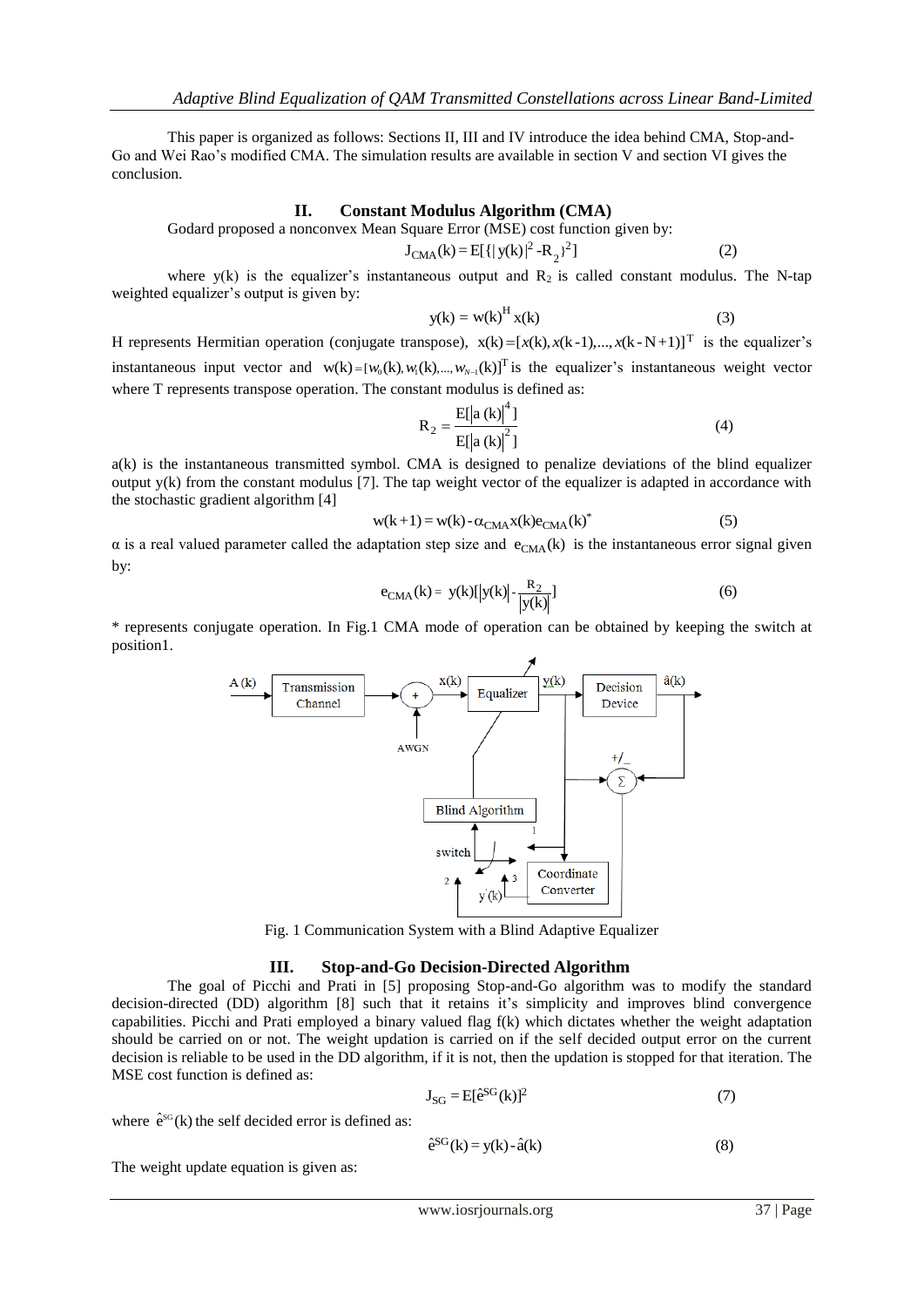*ualization of QAM Transmitted Constellations across*<br>  $S^G(k+1) = w_r^{SG}(k) - \alpha_{SG}[f_r(k) \hat{e}_r^{SG}(k) x_r(k) + f_i(k) \hat{e}_i^{SG}(k) x_r(k)]$  $S_r^{SG}(k+1) = w_r^{SG}(k) - \alpha_{SG}[f_r(k)]e_r^{SG}(k+1) = w_i^{SG}(k) - \alpha_{SG}[f_r(k)]e_r^{SG}(k)$ Adaptive Blind Equalization of QAM Transmitted Constellations across Linear Bo<br>  $w_r^{SG}(k+1) = w_r^{SG}(k) - \alpha_{SG}[f_r(k) \hat{e}_r^{SG}(k) x_r(k) + f_i(k) \hat{e}_i^{SG}(k) x_i(k)]$  (9)<br>  $w_{SG}(k+1) = w_s^{SG}(k) - \alpha_{SG}[f_r(k) \hat{e}_i^{SG}(k) x_i(k) + f_i(k) \hat{e}_i^{SG}(k) x_i(k)]$ Supplye Bind Equalization of GAM Transmitted Constetiations across Einear Band-Einited<br>  $w_r^{SG}(k+1) = w_r^{SG}(k) - \alpha_{SG}[f_r(k) \hat{e}_r^{SG}(k) x_r(k) + f_i(k) \hat{e}_i^{SG}(k) x_i(k)]$ <br>  $w_i^{SG}(k+1) = w_i^{SG}(k) - \alpha_{SG}[f_r(k) \hat{e}_i^{SG}(k) x_i(k) - f_i(k) \hat{e}_i^{SG}(k) x_r(k)]$ <br>
s  $= w_r^{\text{SG}}(k) - \alpha$  $= w_i^{SG}(k) - \alpha$  $\frac{S^G(k) x_r(k) + f_i(k) \hat{e}_i^{SG}(k) x_i(k)}{G(k) x_i(k) - f_i(k) \hat{e}_i^{SG}(k) x_r(k)}$ 

flag f (k) depends on two Sato [3] like errors given by:  $w_i^{y}$ <sup>(k)</sup> =  $w_i^{y}$ <sup>(k)</sup> - α<sub>SG</sub>[t<sub>r</sub>(k) e<sup>o</sup><sub>f</sub><sup>o</sup>(k) x<sub>i</sub>(k)-t<sub>i</sub>(k) e<sup>o</sup><sub>f</sub><sup>o</sup>(k) x<sub>r</sub>(k)]<br>
r and i indicate real and imaginary parts of the corresponding quantities. The generation of<br>
epends on two Sato [3] like

where  $\beta$  is a real value which is chosen in accordance with the transmitted constellation and sgn represents the sign of the variable under consideration. The binary flag generation is accomplished in the following mann where  $\beta$  is a real value which is chosen in accordance with the transmitted constellation and sgn represents t<br>sign of the variable under consideration. The binary flag generation is accomplished in the following manner

The binary flag generation is accomplished in the following r  
\n
$$
f_r(k) = \begin{cases} 1, \text{if } \hat{e}_r^{SG} = \tilde{e}_r(k) \\ 0, \text{if } \hat{e}_r^{SG} \neq \tilde{e}_r(k) \end{cases}
$$
\n
$$
f_i(k) = \begin{cases} 1, \text{if } \hat{e}_i^{SG} = \tilde{e}_i(k) \\ 0, \text{if } \hat{e}_i^{SG} \neq \tilde{e}_i(k) \end{cases}
$$
\n(11)

In Fig.1 Stop-and-Go mode of operation can be obtained by keeping the switch at position 2.

#### **IV. Wei Rao's Modified CMA**

Wei Rao and his team of researchers proposed a new CMA cost function which performs equalization of higher order QAM input signals with the help of 4-QAM signal statistics. In addition, order detection of transmitted QAM signal is also achieved. Wei Rao proposed this new CMA algorithm by exploiting the inherent structural relationship between the 4-QAM signal coordinates and other higher order QAM signal coordinates [6].Wei Rao's cost function is defined as: gnal is also achieved. Wei Rao proposed this new CMA algorithm by exploiting the between the 4-QAM signal coordinates and other higher order QAM signal cunction is defined as:<br> $J_{CMAm}(k) = J_{CMAm}(k) + jJ_{CMAm}(k)$  (12)

where

$$
J_{\text{CMAm}}(k) - J_{\text{CMAmr}}(k) + J_{\text{CMAmi}}(k) \tag{12}
$$

ed as:  
\n
$$
J_{CMAm}(k) = J_{CMAmr}(k) + jJ_{CMAmi}(k)
$$
\n(12)  
\n
$$
J_{CMAmr}(k) = E\left[\left(\left|y'(k)\right|^2 - R_2^{4r}\right)^2\right]
$$
\n(13)  
\n
$$
J_{CMAmi}(k) = E\left[\left(\left|y'(k)\right|^2 - R_2^{4i}\right)^2\right]
$$

 $R_2^{4r}$  and  $R_2^{4i}$  represent the constant modulus of the real and imaginary parts of the 4-QAM signal. For 4-QAM signal<br>  $R_2^{4r} = R_2^{4i} = 1$  (14) signal  $\lbrack \cdot \cdot \cdot \cdot \cdot \cdot \cdot \cdot \rbrack$ <br>
2<sup>4r</sup> and R<sub>2</sub><sup>4i</sup> represent the constant modulus of the real and imaginary parts of the 4-QAM signal. For example 149<br>  $R_2^{4r} = R_2^{4i} = 1$  (14)

$$
R_2^{4r} = R_2^{4i} = 1\tag{14}
$$

$$
x_2 = x_2 - 1
$$
\n
$$
y(k)
$$
 is obtained by converting the coordinates of the equalizer output  $y(k)$ .  $y'(k)$  is defined as\n
$$
y'_r(k) = y_r(k) - 4\text{sign}(y_r(k)) - 2\text{sgn}(y_r(k) - 4\text{sign}(y_r(k)))
$$
\n
$$
y'_i(k) = y_i(k) - 4\text{sign}(y_i(k)) - 2\text{sgn}(y_i(k) - 4\text{sign}(y_i(k)))
$$
\n(15)

where sgn represents the signum function. The above equation is applicable for changing the coordinates of 16- QAM, 32-QAM and 64-QAM constellation points to that of 4-QAM constellation points [6]. By using this coordinate conversion technique Wei Rao was able to modify CMA. The result of applying (15) to 64-QAM is 4-QAM, and it is shown in Table I. In Fig.1 Wei Rao's modified CMA mode of operation can be obtained by keeping the switch at position 3.

| Table I: Conversion of 64-QAM coordinates to 4-QAM coordinates |  |  |
|----------------------------------------------------------------|--|--|
|                                                                |  |  |

| Actual 64-QAM<br>Coordinates | <b>Modified Coordinates</b> | Actual 64-QAM<br>Coordinates | <b>Modified Coordinates</b> |
|------------------------------|-----------------------------|------------------------------|-----------------------------|
| $-7+7i$                      | $-1+1i$                     | $7 + 7i$                     | $1+1$                       |
| $-7+5i$                      | $-1-1i$                     | $7 + 5i$                     | 1-1                         |
| $-7+3i$                      | $-1 + i$                    | $7 + 3i$                     | $^{1+}$                     |
| $-7+1i$                      | $-1-1i$                     | $7 + 11$                     | 1-1                         |
| $-7-1i$                      | $-1+1$                      |                              | $1 + 1$                     |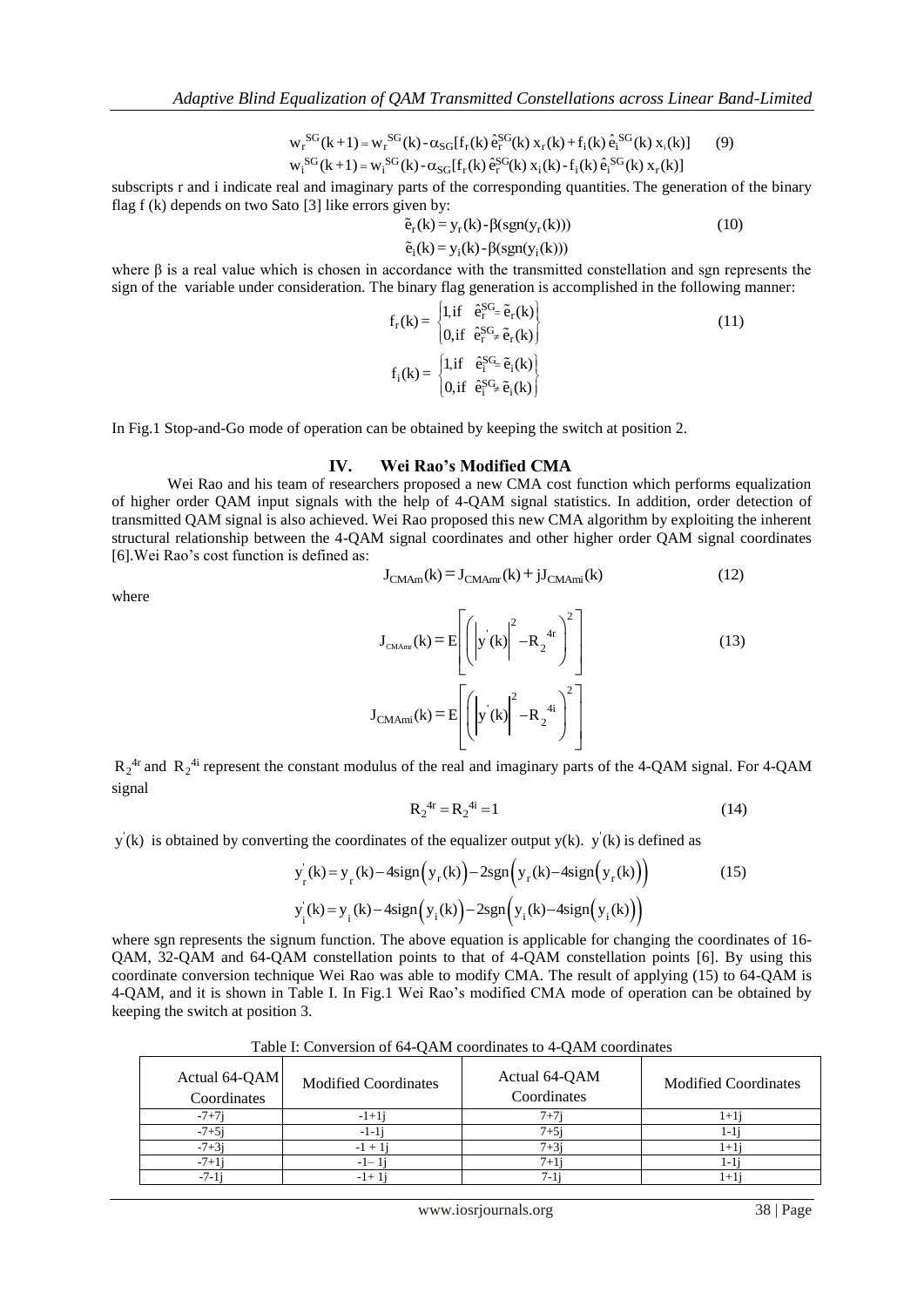| $-7-3i$ | $-1 - 1j$ | $7-3j$             | $1-1j$            |
|---------|-----------|--------------------|-------------------|
| $-7-5j$ | $-1 + 1j$ | $7-5j$             | $1+1i$            |
| $-7-7j$ | $-1-1j$   | $7-7i$             | $1-1j$            |
| $-5+7j$ | $1+1j$    | $5+7j$             | $-1+1i$           |
| $-5+5j$ | $1-1j$    | $5+5j$             | $-1-1i$           |
| $-5+3j$ | $1+1j$    | $5+3j$             | $-1+1j$           |
| $-5+1i$ | $1-1j$    | $5+1i$             | $-1-1i$           |
| $-5-1j$ | $1+1j$    | $5-1j$             | $-1+1j$           |
| $-5-3j$ | $1-1j$    | $5-3j$             | $-1-1j$           |
| $-5-5j$ | $1+1i$    | $5-5j$             | $-1+1j$           |
| $-5-7j$ | $1-1j$    | $5-7i$             | $-1-1j$           |
| $-3+7j$ | $-1+1i$   | $3+7i$             | $1+1j$            |
| $-3+5j$ | $-1-1i$   | $3+5j$             | $1-1j$            |
| $-3+3j$ | $-1+1j$   | $3+3j$             | $1+1j$            |
| $-3+1i$ | $-1-1i$   | $3+1i$             | $1-1i$            |
| $-3-1j$ | $-1+1j$   | $\overline{3}$ -1j | $\overline{1}+1j$ |
| $-3-3j$ | $-1-1j$   | $3-3j$             | $1-1j$            |
| $-3-5j$ | $-1+1j$   | $3-5j$             | $1+1j$            |
| $-3-7i$ | $-1-1j$   | $3-7i$             | $1-1i$            |
| $-1+7i$ | $1+1j$    | $1+7i$             | $-1+1j$           |
| $-1+5j$ | $1-1j$    | $1+5j$             | $-1-1j$           |
| $-1+3j$ | $1+1i$    | $1+3j$             | $-1+1j$           |
| $-1+1i$ | $1-1j$    | $1+1i$             | $-1-1i$           |
| $-1-1j$ | $1+1j$    | $1-1j$             | $-1+1j$           |
| $-1-3j$ | $1-1j$    | $1-3i$             | $-1-1i$           |
| $-1-5j$ | $1+1j$    | $1-5j$             | $-1+1j$           |
| $-1-7j$ | $1-1j$    | $1-7j$             | $-1-1j$           |

The weight update equation is given by

$$
\begin{array}{c|c}\n\hline\n1 - 7j & 1-1j & 1-1j \\
\hline\n1 - 7j & 1-1j & 1-7j & -1-1j \\
\hline\n\end{array}
$$
\nat update equation is given by

\n
$$
\hat{\mathbf{w}}(k+1) = \hat{\mathbf{w}}(k) - \mu_{\text{CMAm}} \mathbf{x}(k) \left[ e_r(k) + je_i(k) \right]^* \tag{16}
$$

where

$$
\hat{\mathbf{w}}(k+1) = \hat{\mathbf{w}}(k) - \mu_{\text{CMAm}} \mathbf{x}(k) \left[ e_r(k) + je_i(k) \right]
$$
\n
$$
e_r(k) = \left[ \left| y_r(k) \right|^2 - R_2^{4r} \right] y_r(k)
$$
\n
$$
e_i(k) = \left[ \left| y_i(k) \right|^2 - R_2^{4i} \right] y_i(k)
$$
\n(17)

#### **V. Simulation Results**

Simulation is done for 16 and 64 rectangular Quadrature Amplitude Modulated **(**QAM) transmitted constellations for the linear band-limited transmission channel 1 considered in [4]. A 21-tap feed forward equalizer with SNR of 30 dB is considered for all the three algorithms. Initial tap weight settings correspond to closed eye condition. From Fig. 2 to Fig. 4, impulse response of the cascade of transmission channel and the equalizer (after convergence) for 16-QAM transmission is presented for all the three algorithms considered. From Fig. 5 to Fig. 7, impulse response for 64-QAM transmission is presented for all the three algorithms considered. The Learning Curves of CMA, Stop-and-Go and Wei Rao's modified CMA are shown for 16-QAM in Fig. 8 and in Fig. 9 for 64-QAM.

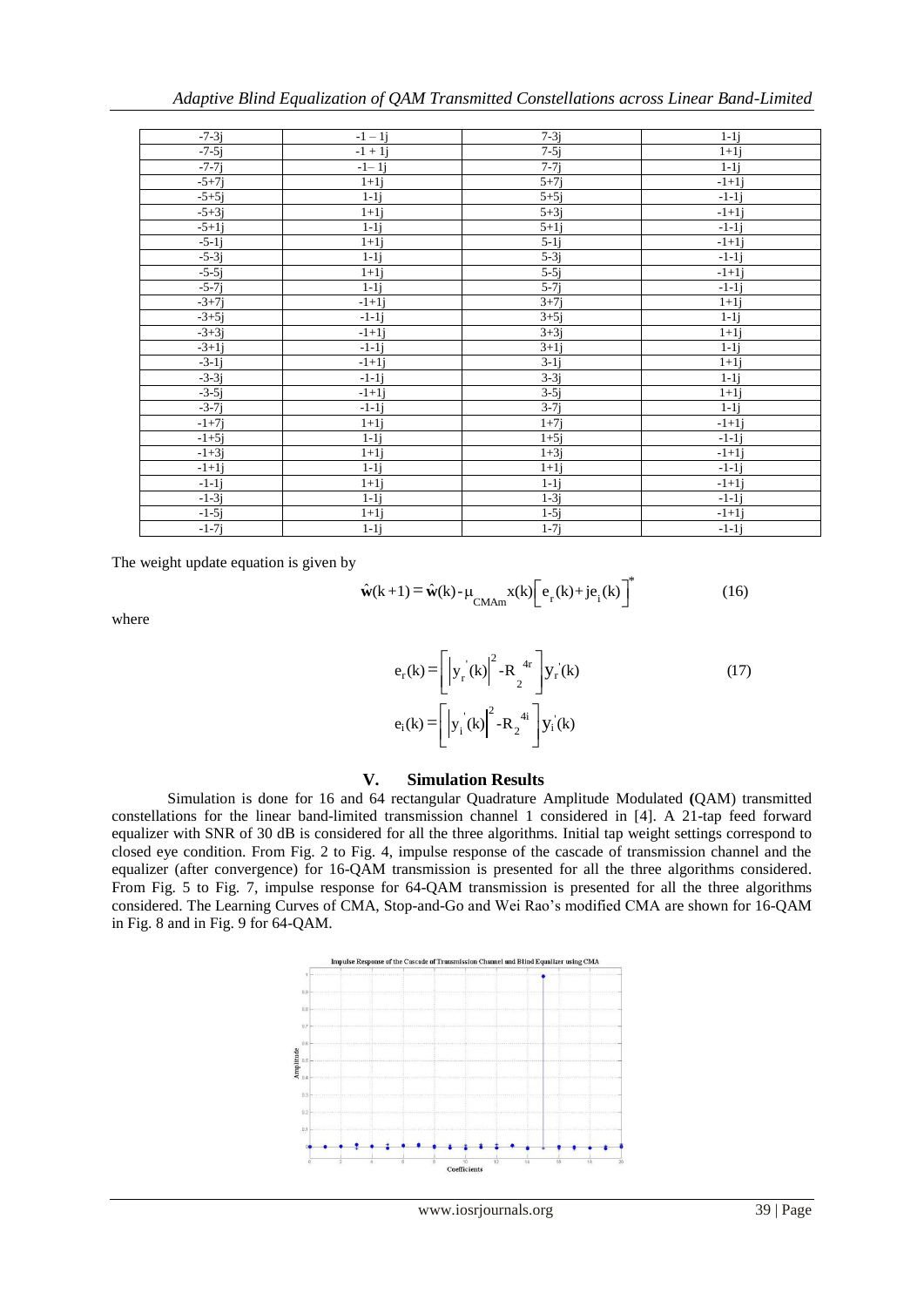

Fig.3 Impulse response of the cascade of transmission channel and the Stop-and-Go blind equalizer for 16- QAM transmission



Fig.4 Impulse response of the cascade of transmission channel and the Wei Rao's modified CMA blind equalizer for 16-QAM transmission



Fig.5 Impulse response of the cascade of transmission channel and the CMA blind equalizer for 64-QAM transmission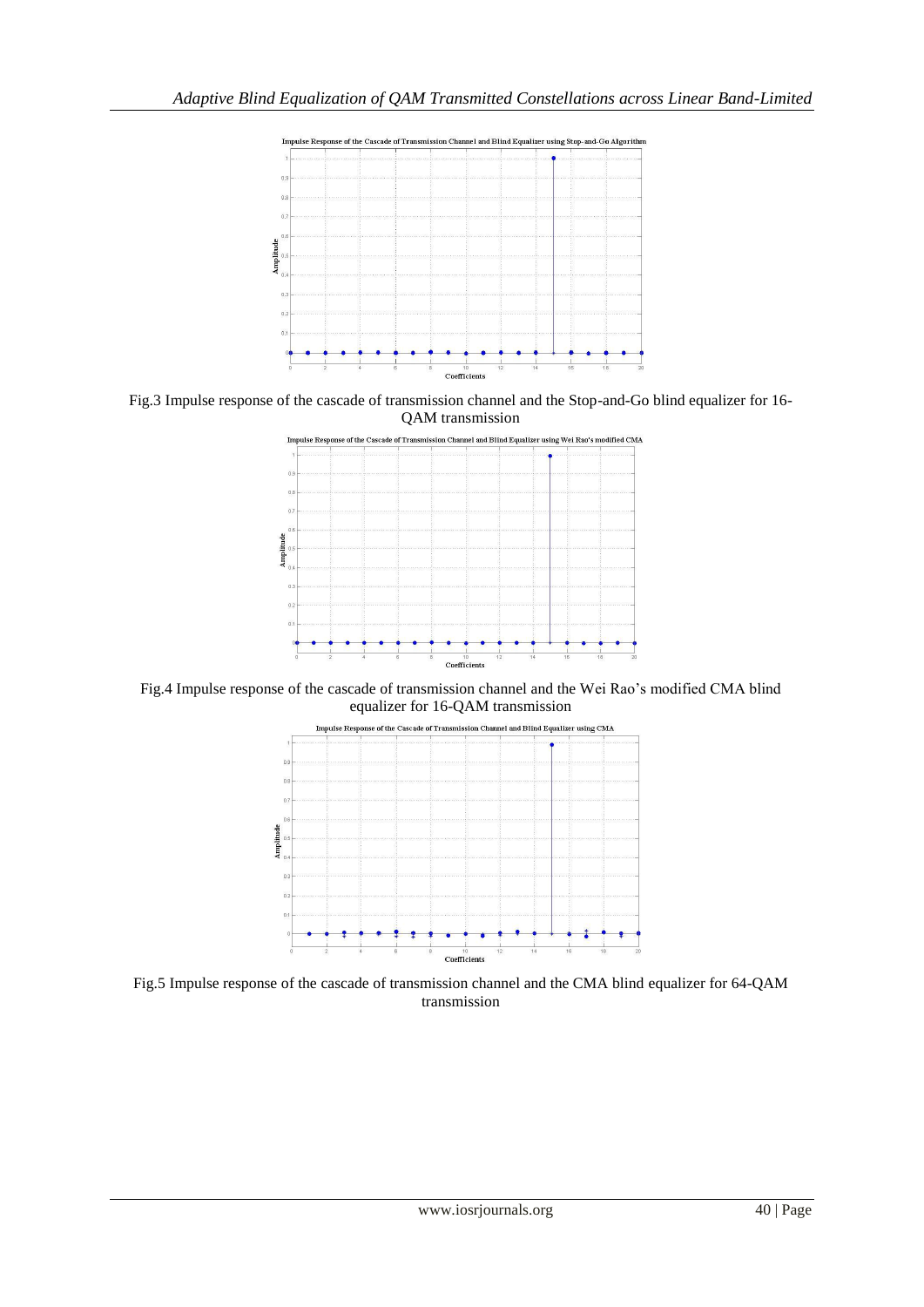

Fig.6 Impulse response of the cascade of transmission channel and the Stop-and-Go blind equalizer for 64- QAM transmission



Fig.7 Impulse response of the cascade of transmission channel and the Wei Rao's modified CMA blind equalizer for 64-QAM transmission



Fig.8 Learning Curves of CMA, Stop-and-Go and Wei Rao's modified CMA for 16-QAM Transmission